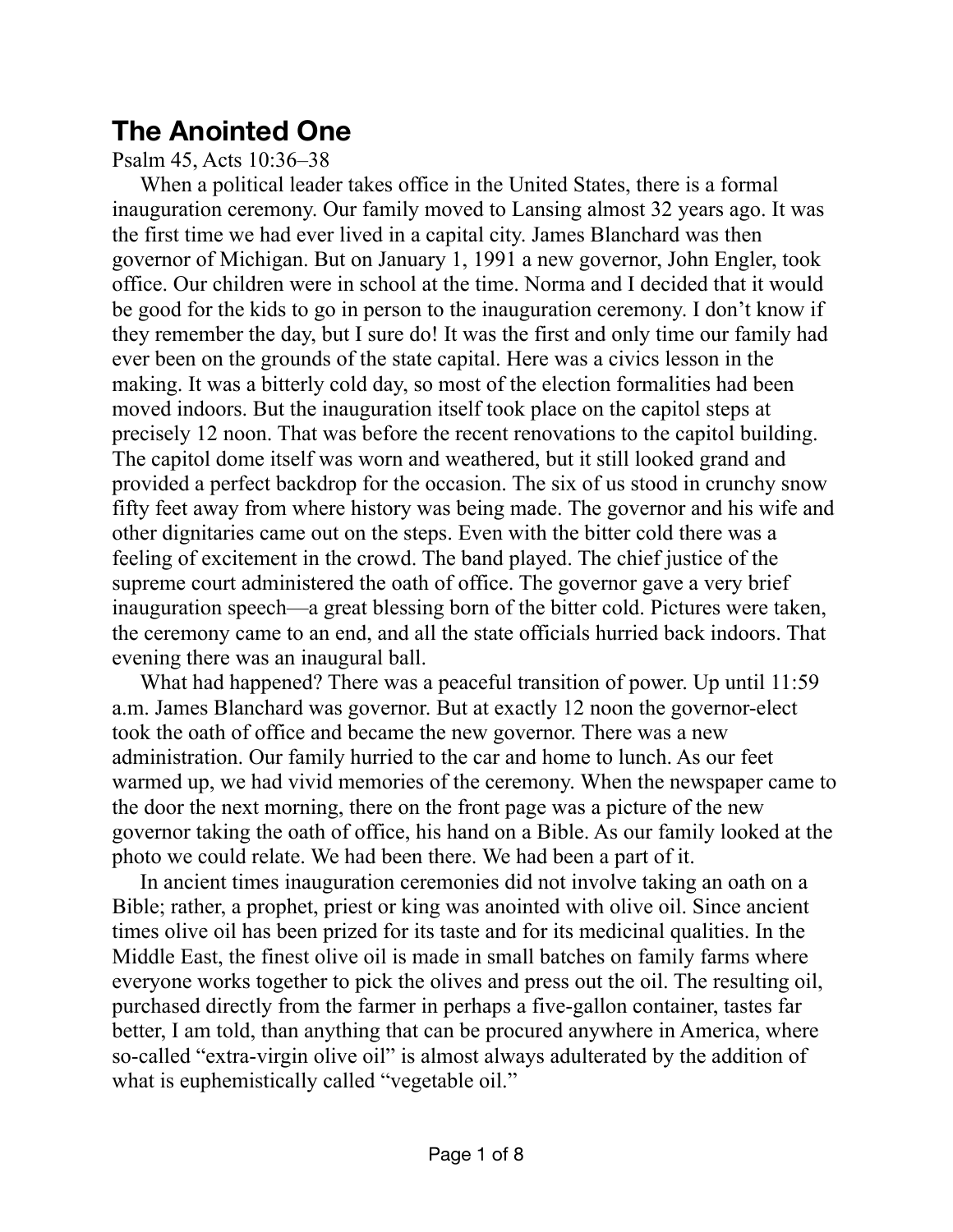<span id="page-1-2"></span>In the Bible, anointing with oil signified consecration to a holy use. It also symbolized the filling with the Holy Spirit. The high priest and king are called "the anointed."Anointing a king was equivalent to crowning him or formally investing him with the kingly office.

<span id="page-1-3"></span>From the earliest pages of the Old Testament God promised to send a deliverer who would come to deliver his people from their enemies. That promised deliverer is called the *Anointed* or *Messiah*. In Psalm 2 we read that "the kings of the earth set themselves, and the rulers take counsel together, against the LORD, and against his *anointed*"—literally *his Messiah*. The prophet Daniel calls him "*Messiah* the Prince.["](#page-1-1) In Isaiah 61 the coming Messiah prophetically says, "The Spirit of the Lord GOD is upon me; because the LORD hath *anointed* me to preach good tidings unto the meek." This anointing with oil is called "the oil of gladness" in our Old Testament text this morning: "Your throne, O God, is forever and ever; a scepter of righteousness is the scepter of Your kingdom. You love righteousness and hate wickedness; therefore God, Your God, has *anointed You with the oil of gladness* more than Your companions." In John 1, when the man Andrew first met Jesus, we are told that "He first found his own brother Simon, and said to him, 'We have found the *Messiah*' (which is translated, the *Christ*). "Messiah" (Heb. כָּוֹשִׁיהַ) and "Christ" (Gk. Χριστός) both mean *anointed one*.

In our last chapter, Acts 9, we previously read that "Saul increased all the more in strength, and confounded the Jews who dwelt in Damascus, proving that this Jesus is the *Christ*" (Χριστός). The Jews knew exactly what he was claiming. The arch-persecutor of Christians now was preaching that Jesus of Nazareth is the Messiah of the Old Testament. This got him into trouble with the Jews, who had rejected Christ and called for his crucifixion.

Our text this morning is a brief extract from the apostle Peter's sermon at the house of Cornelius, an uncircumcised Roman. Peter's message was Christ. Last week we focused on verse 36. We saw that Christ is the eternal word, the *Logos*. He is the bringer of peace, the only one who can give peace in the midst of trouble —peace with God, peace with our fellow man. The only way that you can experience peace in this life is to have peace with God. "Therefore, having been justified by faith, we have *peace with God* through our Lord Jesus Christ." Because of sin, all men are estranged from God, and are under his wrath and curse. The only way to have peace with God is to have our sins forgiven—washed away in his precious blood. With the knowledge that our sins are laid on him, and his perfect righteousness is credited to our account, comes the realization that we are "accepted in the beloved," that is, in very person of God the Son, who loved us and

<span id="page-1-0"></span>[<sup>1</sup>](#page-1-2) Lev. 4:3, 5, 16; 6:20; Ps. 132:10

<span id="page-1-1"></span>[<sup>2</sup>](#page-1-3) Dan. 9:25, 26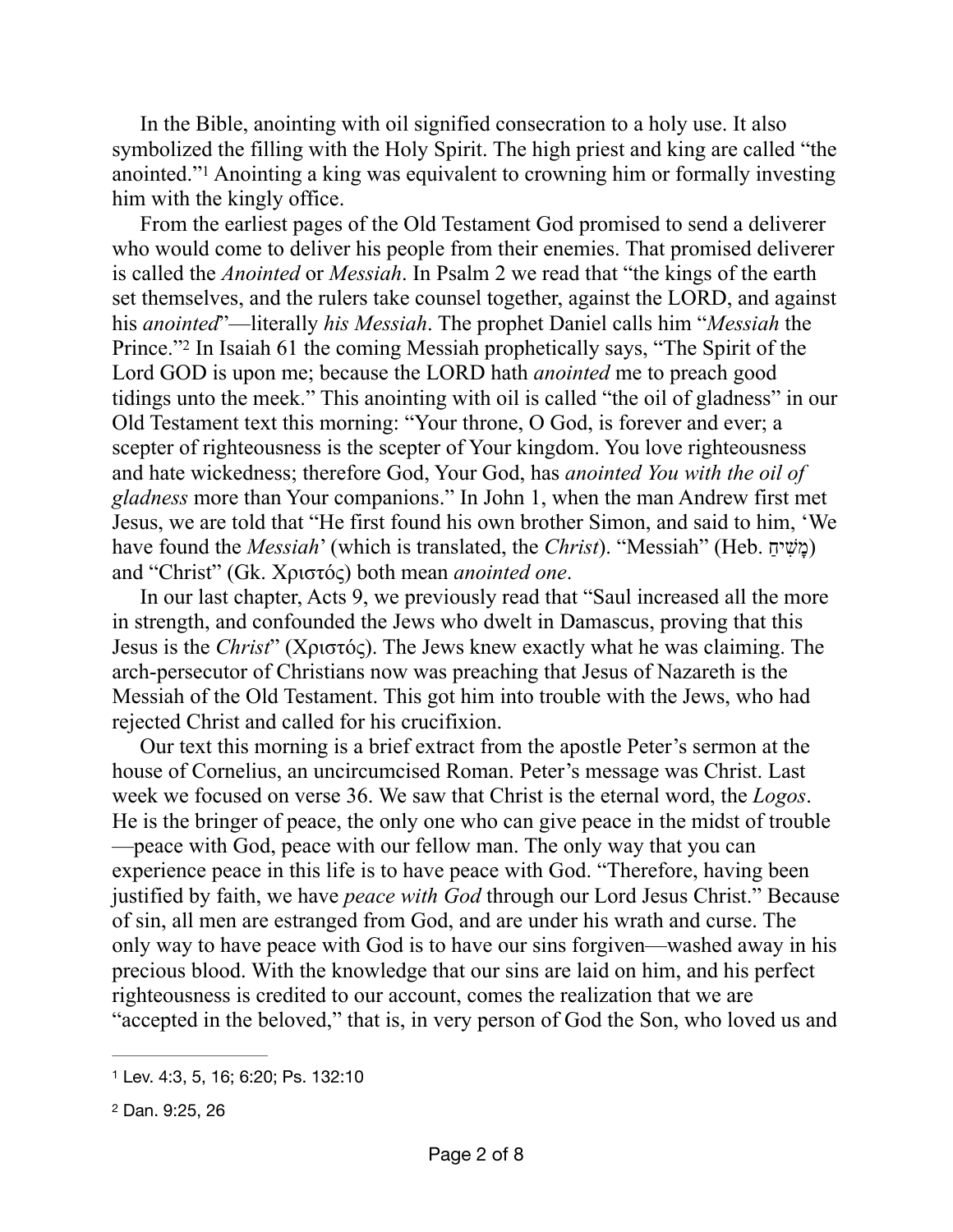gave himself for us. We who have peace with God can have peace with our neighbor—our fellow-man. Since we ourselves have been forgiven, we can forgive others. We don't have to nurse old grudges. The greatest gift that we can give ourselves is to forgive others. Soul-destroying bitterness can be killed at its very root. In its place springs up the fruit of righteousness.

Finally, in verse 36, as we saw last week, Peter declares that Jesus is "Lord of all"—the only time that important phrase occurs in the entire Bible. He is Lord not only "of all the earth," as Joshua twice declares in the Old Testament. Rather, as he himself stated just prior to his ascension into heaven, "all power—all authority—is given unto me *in heaven and on earth*." Jesus is Lord of all, and that being true, the only rational thing is to devote your life to him, to crown him as your own personal king and sovereign, and resolve to obey him in all things. Last week we focused on just a single verse, not even a complete sentence. Sometimes we have to do that because there are so many rich spiritual truths. But now, let us look at the sentence as a whole: "The word which God sent to the children of Israel, preaching peace through Jesus Christ—He is Lord of all—that word you know, which was proclaimed throughout all Judea, and began from Galilee after the baptism which John preached: how God *anointed* Jesus of Nazareth with the Holy Spirit and with power, who went about doing good and healing all who were oppressed by the devil, for God was with Him." Today, we will focus on four things: the Lord Jesus was *anointed by God*, *sent to preach*, *doing good works* and *healing the oppressed*. First,

### **1. Anointed by God**

Peter specifically states that "God *anointed* Jesus of Nazareth with the Holy Spirit and with power." Here's that word "anointed." *Anoint* means to sprinkle with oil, to consecrate to God, to dedicate to the service of God. Now while we might rub oil on dry skin or a sunburn to soothe it, soften it and promote healing, we in the West are not used to seeing a leader of the people anointed with oil as a symbol of being set apart to public office. Oh, we may have seen an old movie depicting David the son of Jesse set apart as king. Perhaps we recall the words of the familiar Psalm, "Thou *anointest* my head with oil; my cup runneth over." But when Peter says that "God *anointed* Jesus of Nazareth with the Holy Spirit and with power," what Peter is claiming is that Jesus is the promised Messiah. That is a stupendous claim. For centuries the people of God had clung to the promise that God was going to send his Messiah, the one who would deliver his people from their enemies who conquered and enslaved them. God would fight for them, he would come to their defense, he would give them victory. As Peter delivered these words to Cornelius he was aware that the man that he was speaking to was himself part of the occupying force that was subjugating the Jews. Here was Peter, a zealous, patriotic Israelite who resented that his homeland was overrun by the imperious,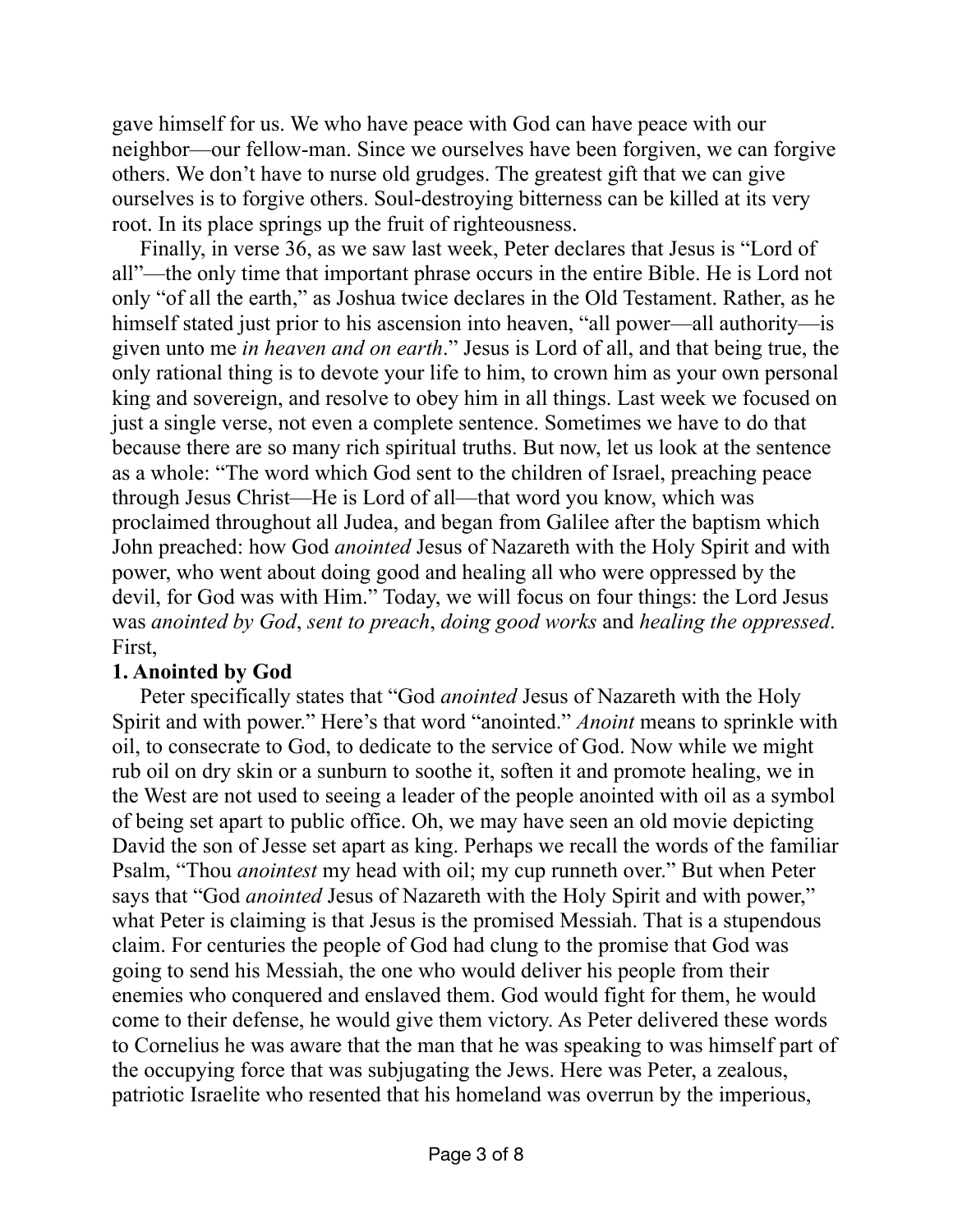overbearing Romans. The Jews wanted the Romans to leave their land, to allow them to return to self-governance. But remember the history of the Jews. For centuries they had lived under Egyptian enslavement. Then God sent Moses, who went to Pharaoh and said, "Let my people go." God delivered his people through Moses. After the Jews were settled in the promised land, God allowed his people to be overrun successively by Chushan-rishathaim of Mesopotamia, the Moabites, the Ammonites, Jabin, Sisera, the Philistines. God was teaching his people the important lesson that freedom *from* God brought enslavement to men; the only way his people could enjoy true freedom was to live in obedience to God. God sent a succession of judges to deliver his people, and there were years of peace; then, sadly, they would rebel against God and be in bondage once again. Later, the people asked for a king, so that they could be like the nations all around them. Samuel was brokenhearted, but God told him, "They have not rejected you, but me." Eventually, the people's disobedience worsened to the point that God sent them into captivity—Israel into Assyria, Judah into Babylon. Though a remnant eventually returned and rebuilt the temple in Jerusalem, that was not the end of their troubles. Palestine was ruled by the Persians for over 200 years, then later by the Ptolomies and Seleucids. The temple was plundered, and Jerusalem was invaded over and over. Now, at the time of Peter, Israel was again subjugated by the Romans. Later, it would be the Muslims.

But Peter told Cornelius and a courtyard full of invited guests that "God *anointed* Jesus of Nazareth with the Holy Spirit and with power." What Peter was saying was the Jesus was the promised Messiah—the one who in his own person fulfilled all the messianic prophecies of the Old Testament. How did Peter know this? He, though a humble fisherman, was a man who knew his Bible. He heard it read over and over in the synagogue. He listened intently. He hung on every word. This was in the day before background music and electronic entertainment. He didn't have as many distractions as we have. If we are going to learn the Bible, we are going to have to spend time in it. We are going to have to treasure it as David, who said, ["](#page-3-0)I will delight myself in thy statutes: I will not forget thy word."<sup>[3](#page-3-0)</sup> But not only was Peter well acquainted with the Bible, he was also inspired by the Holy Spirit. This text, like all Scripture, was breathed out by the breath of Almighty God. It is a perfect expression of his holy will. This is a true saying, and worthy of all acceptance. Jesus the God-man was anointed by the Holy Spirit and empowered to perform all the work that God appointed him to do. Let us consider these in turn: preaching, doing good works, healing the oppressed. Peter states that the Messiah was

## <span id="page-3-1"></span>**2. Sent to preach**

<span id="page-3-0"></span>[<sup>3</sup>](#page-3-1) Ps. 119:16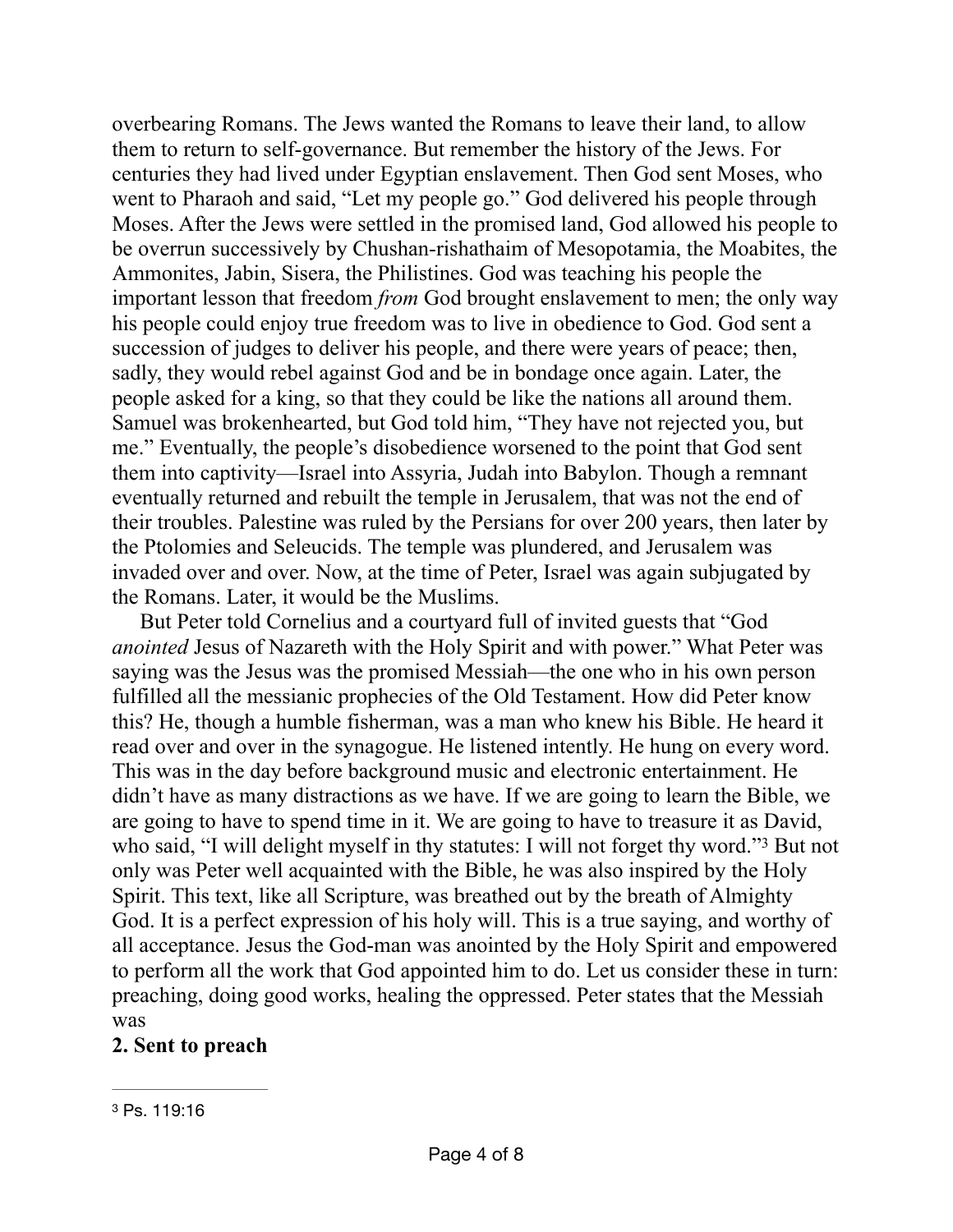<span id="page-4-1"></span>Notice that little phrase in verse 36, "preaching peace through Jesus Christ." As I stated last week, the word for "preaching" here is the word meaning "to share the good news." Here is the good news of Jesus Christ, the only one that can save us from our sins and reconcile us to God. Sinners in their foolish pride want to save themselves. They want to take credit for their own salvation. Like the Pharisee in the book of Luke who said, "I fast twice a week; I give tithes of all that I possess," sinners want to do something to earn their own salvation. But God doesn't allow us to take any credit. His word plainly says, "*all* our righteousnesses are like filthy rags."<sup>[4](#page-4-0)</sup> Now every house needs rags. When a garment has worn out to the point that we cannot wear it anymore, we might turn it into a rag. An old tee shirt makes an excellent dust cloth. An old towel might be torn up and used to wipe up grease on an engine's valve-covers. When we have a spill, we reach for an old rag. But when a rag gets so filthy that it can't be laundered anymore, it eventually has to be discarded. A filthy rag is good for nothing. That is how a holy God sees our works of self-righteousness: they are like filthy rags; they are of no value. But the good news of the Bible is that God saves sinners. God has perfectly accomplished the salvation of his elect in Jesus Christ. Man can have the peace which is the subject of the good news only through Jesus Christ.

What is your life like? Are you at peace with God and men? Do you know that you are a sinner with no hope of eternal life except through Christ? Have you taken Jesus Christ as your Lord and Savior? Are you looking to Christ alone for your salvation? Do you accept the truth of Scripture that his perfect righteousness is credited to you by faith? Are you resting in him alone for salvation? The wicked are like the troubled sea, roiling and churning, never resting. If we are depending on ourselves—our own good works—in order to be saved, then we can never be sure that we have done enough. Are we good enough? Have we done enough good works? Is there anything more that we can do? Have we prayed enough? Have we fasted enough? Have we abased our pride enough? Have we resisted the devil enough? Could we do more?

But the gospel is not about what *we* have done or could do. The gospel is about what *Christ* has done. Christian, you have a Savior who has gone into heaven. There he intercedes for you day and night. He says, "I give them eternal life, and they shall never perish; neither shall anyone snatch them out of My hand." Jesus Christ is a mighty Savior. He alone is mighty to save. The one who trusts in him can sing, "Jesus, thy blood and righteousness my beauty are, my glorious dress; 'midst flaming worlds, in these arrayed, with joy shall I lift up my head. Bold shall

<span id="page-4-0"></span>[<sup>4</sup>](#page-4-1) Isa. 64.6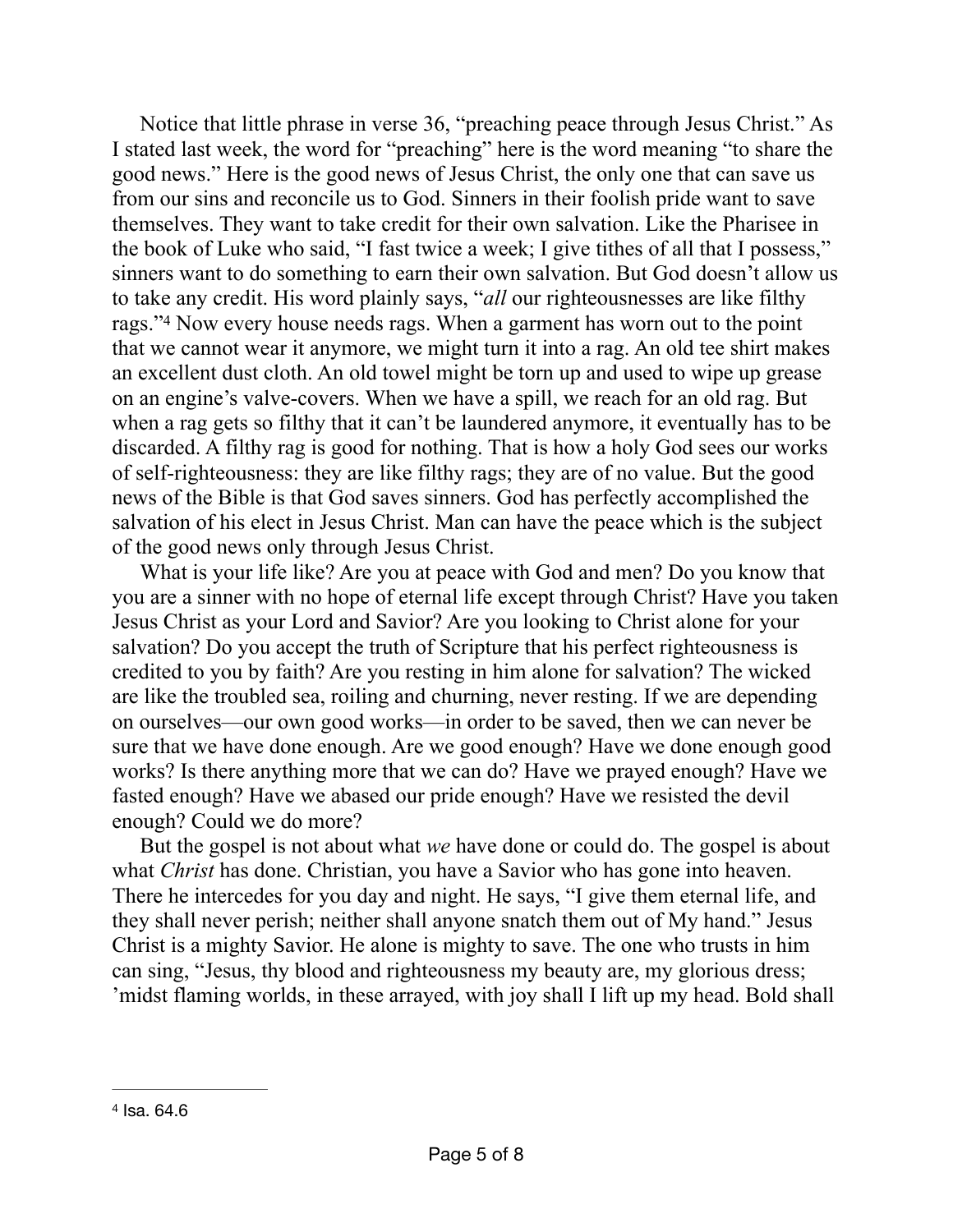<span id="page-5-1"></span>I stand in thy great day; for who aught to my charge shall lay? Fully absolved through these I am from sin and fear, from guilt and shame."[5](#page-5-0)

Only in Christ do we hear the gospel. Christ is the preacher of righteousness who was sent by God to save guilty sinners. In him alone we have peace. But our third point this morning is

## **3. Doing good works**

We read in our text that "God anointed Jesus of Nazareth with the Holy Spirit and with power, *who went about doing good.* Here in five words is a summary of the gospels—Matthew, Mark, Luke and John. The four gospels are filled with miracles that Jesus did. Jesus went about doing good. The devil has an evil intent. Jesus identified him as a thief: "The thief does not come except to steal, and to kill, and to destroy. I have come that they may have life, and that they may have it more abundantly." Notice the contrast: the devil is a thief whose goal is to steal, kill and destroy. The word for destroy is  $\alpha \pi \delta \lambda \lambda \nu \mu$ . The related noun is Aπολλύων— Apollyon, the Destroyer, the angel of the bottomless pit (Rev. 9:11). If you play around with sin, Satan will destroy you. Satan, the destroyer, comes to steal, kill and destroy. On the other hand, Christ comes that his people may have life, and have it abundantly. The contrast is stark: the devil is the destroyer, Christ is the giver of life.

So when Jesus was filled with the Holy Spirit, he went about doing good. The four gospels are the record of Jesus' good works. He performed miracles of healing. He healed the lame, the blind, the deaf. He raised the dead. He lifted up the dejected. He gave hope to the hopeless. He spoke to the outcasts. On the other hand, he spoke truth to power. He told Pilate, "Thou couldest have no power at all against me, except it were given thee from above." He said of Herod, "Go, tell that fox"! He was unrelenting with the Pharisees: "Woe to you, scribes and Pharisees, hypocrites! For you devour widows' houses, and for a pretense make long prayers. Therefore you will receive greater condemnation." Jesus had time for honest seekers, but he was justifiably stern with proud, smug religionists. He had time for the woman at the well; as a matter of fact, "he must needs go through Samaria" (John 4:4). The Pharisees traveling up from Jerusalem to Galilee would go out of their way to avoid Samaria, but not Jesus. He made a special point to go out of his way so he could meet a woman with a bad reputation. The woman by the well said to him, "I know that Messiah is coming" (who is called Christ). "When He comes, He will tell us all things." Jesus' response to her was very plain: "I who speak to you am He." Jesus is the Messiah, the anointed one, who went about doing good.

And, dear one—you who are trusting in Christ alone for salvation—you can have perfect assurance that whatever your wise heavenly Father brings into your

<span id="page-5-0"></span>[<sup>5</sup>](#page-5-1) *Trinity Psalter Hymnal* 457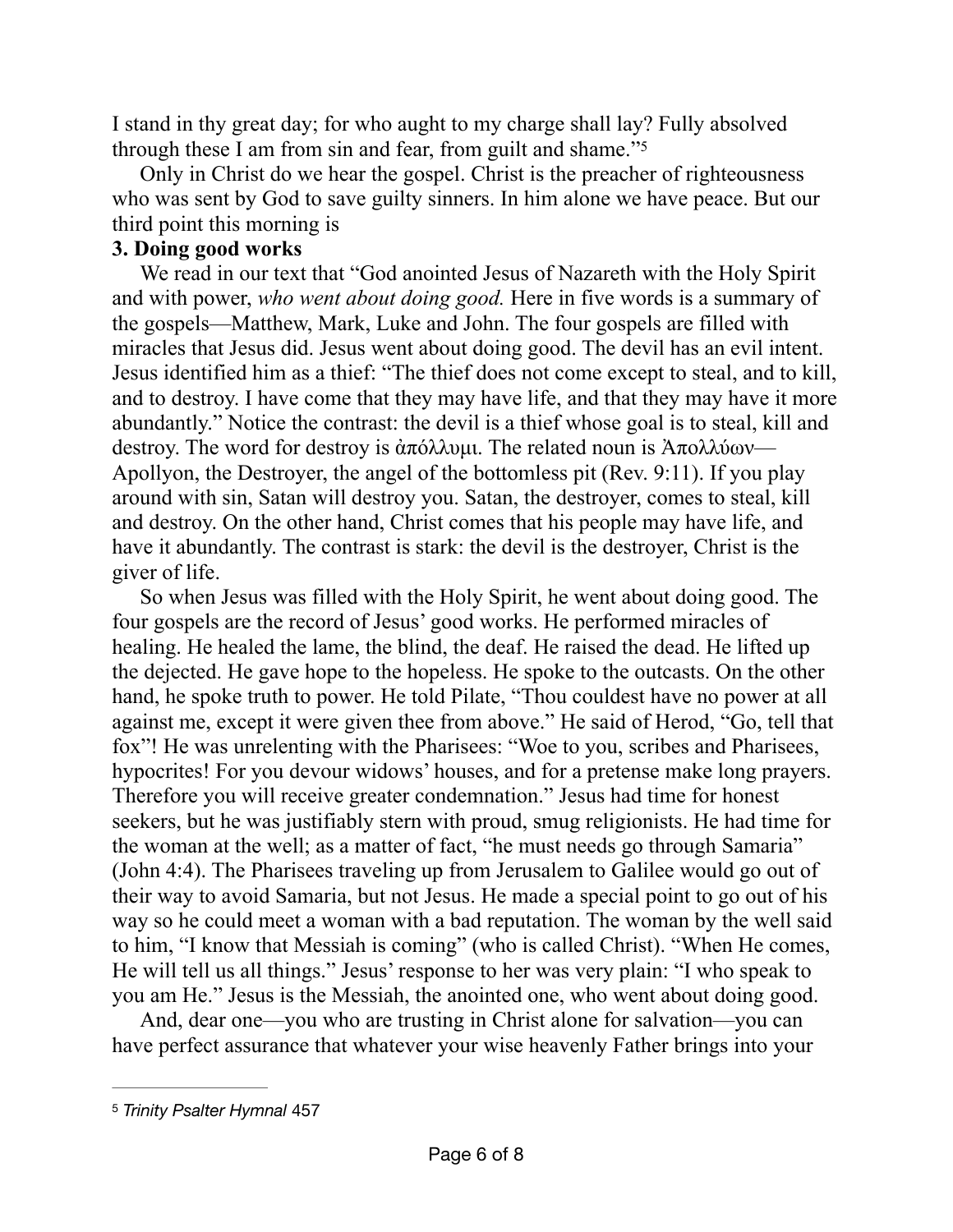life, even if it is testing, he will ultimately turn to your good. "All things work together for good to them that love God, to them who are the called according to his purpose." So do not be discouraged! Christ will strengthen you, he will help you, he will uphold you with his mighty hand, he will preserve you until the final day. He who went about doing good is still on the throne, and he will do good to you, his child.

<span id="page-6-1"></span>Yesterday on the way to presbytery I heard the story of how one of my grandchildren was ordered absolutely not to leave his house for the next ten days. In fact, he was ordered to stay in his bedroom for ten days and avoid all contact with other family members, and not to come out of his bedroom except to go the bathroom, and then he must wear a mask. If he is seen out-of-doors, his parents might get into trouble with child protective services. And all for a virus which is less deadly than the seasonal flu! My grandson is not sick. He has no symptoms. What a way to treat an 11-year-old! The website of the CDC, the Centers for Disease Control, states—and I quote—that "The detection of SARS-CoV-2 RNA in … asymptomatic persons does not prove that they can transmit the virus to others."You heard that correctly. The idea that an "asymptomatic person"—that is, a person who is perfectly healthy, who has no cough, sore throat, runny nose, fever, any respiratory condition—can infect another person unintentionally is widely believed, yet altogether devoid of scientific proof. It is not proven that a person with no symptoms can transmit a virus. How would you feel if you were 11 years old and were ordered absolutely to stay in your room for 10 days, and you weren't even sick? Would you feel that God had forsaken you? Would you look out your window and see other children playing on the street and wish you could be with them? Here is a child—and children have the lowest risk of infection with the SARS-CoV-2 virus—who might well feel forsaken by God. His mother cannot come to worship today. One parent or the other must stay at home non-stop for ten days. Schedules must be adjusted. Appointments must be cancelled. And this is America, the land of the once-free! I don't even treat my dogs that way! But I have good news for you: God has not forsaken his people. He has a purpose in whatever he ordains. If you belong to Jesus Christ, whatever cruel mercy he has for you is ultimately for your good. He who went about doing good is still doing good! Finally, consider

### **4. Healing the oppressed**

Peter preaches the good news to Cornelius: "God anointed Jesus of Nazareth with the Holy Spirit and with power, who went about doing good and *healing all who were oppressed by the devil*, for God was with Him."

<span id="page-6-0"></span><sup>&</sup>lt;sup>[6](#page-6-1)</sup> https://wwwnc.cdc.gov/eid/article/26/7/20-1595\_article?deliveryName=USCDC\_333-DM27448, accessed 4-24-2021